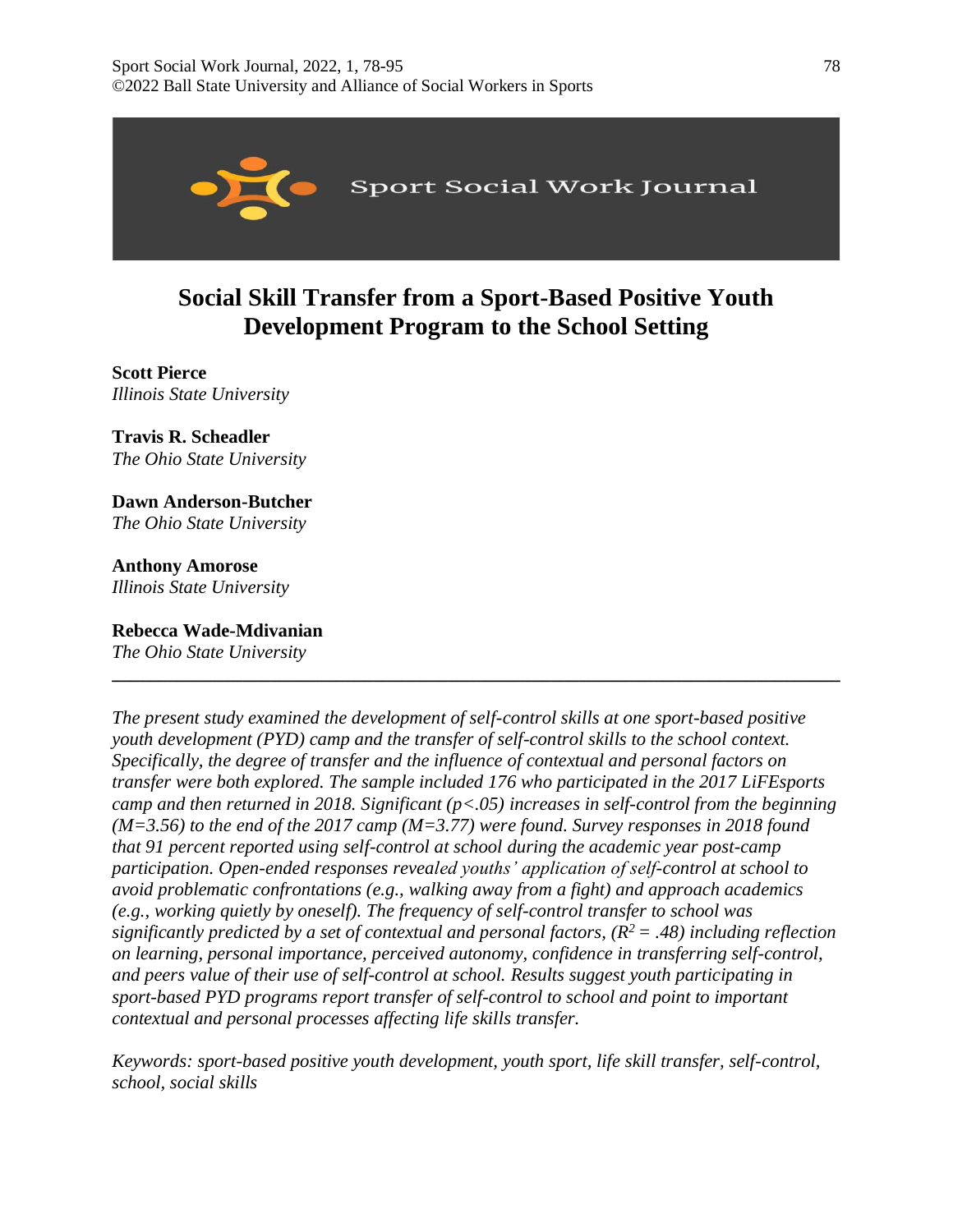**S**ocial workers and other helping professionals often highlight the power of sport for increasing protective factors and decreasing risk factors among socially vulnerable youth (Anderson-Butcher & Bates, 2021). Often positive youth development (PYD) interventions focus on improving life skills, or the intrapersonal and interpersonal skills that enable youth to manage challenges of everyday life (Danish et al., 2005). As approximately 20 percent of youth lack ageappropriate life and social skills (Blumberg et al., 2008), the intentional integration of life skill development and transfer into youth programming becomes a social imperative. Programs serving youth from socially vulnerable backgrounds are especially important given lack of supports and limited access to resources, both of which may contribute to limited life skill development and other personal and social risk factors (Hermens et al., 2017; Super et al., 2018).

Sport is one setting where life skills can be developed (Gould & Carson, 2008). When sport is integrated with PYD practices, sport-based PYD programs have the potential to foster both the development and transfer of life skills (Anderson-Butcher et al., 2014, 2018; Eime et al., 2013; Gould & Carson, 2008; Bean et al., 2016; Jacobs & Wright, 2019; Lubans et al., 2012; Newman, 2020a). Scholars agree that sport-based PYD is even more critical for those from diverse backgrounds given research suggests these youth gain most from their participation (Anderson-Butcher et al., 2014, 2018; Hermens et al., 2017; Newman et al., 2018). As such, researchers have begun to distill the factors contributing to sport-based PYD, as well as life skill development and transfer in sport. From a programmatic perspective, features related to program climate, sport type and setting, quality of relationships, and curriculum usage are often believed to be most pertinent for life skill development (Anderson-Butcher et al., 2014; Bean et al., 2016; Camiré et al., 2012; Lower-Hoppe et al., 2020; Newman & Anderson-Butcher, 2021). Assessing and mapping out the developmental process of life skill transfer and the long-term impact of sport-based PYD programs has proven to be more complicated (Holt et al., 2017). To address this challenge, this study examined the development of self-control skills at one sport-based PYD camp and transfer of self-control skills to the school context.

# **Literature Review and Conceptual Framework**

Life skill transfer is defined as the process where an individual "internalizes a personal asset in sport and then experiences personal change through the application of the asset in one or more life domains" (Pierce et al., 2017, p. 194). Research on life skill transfer in sport has predominately focused on outcomes (i.e., successful application of the asset) more so than the factors contributing (i.e., personal factors such as motivation; contextual factors such as social support) to the development and transfer of life skills (e.g., Anderson-Butcher et al., 2018; Gould & Carson, 2008; Weiss et al., 2016). Using a qualitative lens, researchers have primarily interviewed youth post-participation to examine the degree to which they report the outcomes of life skills being transferred outside of sport (e.g., Pierce et al., 2016; Newman & Anderson-Butcher, 2021). In these studies, youth report believing the life skills learned in sport can be transferred and applied in other social settings such as at home, other sports, video games, church, and school (Bean et al., 2016; Camiré et al., 2012; Newman, 2020). Some quantitative research also has examined life skill transfer outcomes. For instance, Weiss and colleagues (2016) found that youth who participated in a golf-based PYD program used life skills in different areas of their lives and displayed greater life skill transfer than youth who participated in other activities.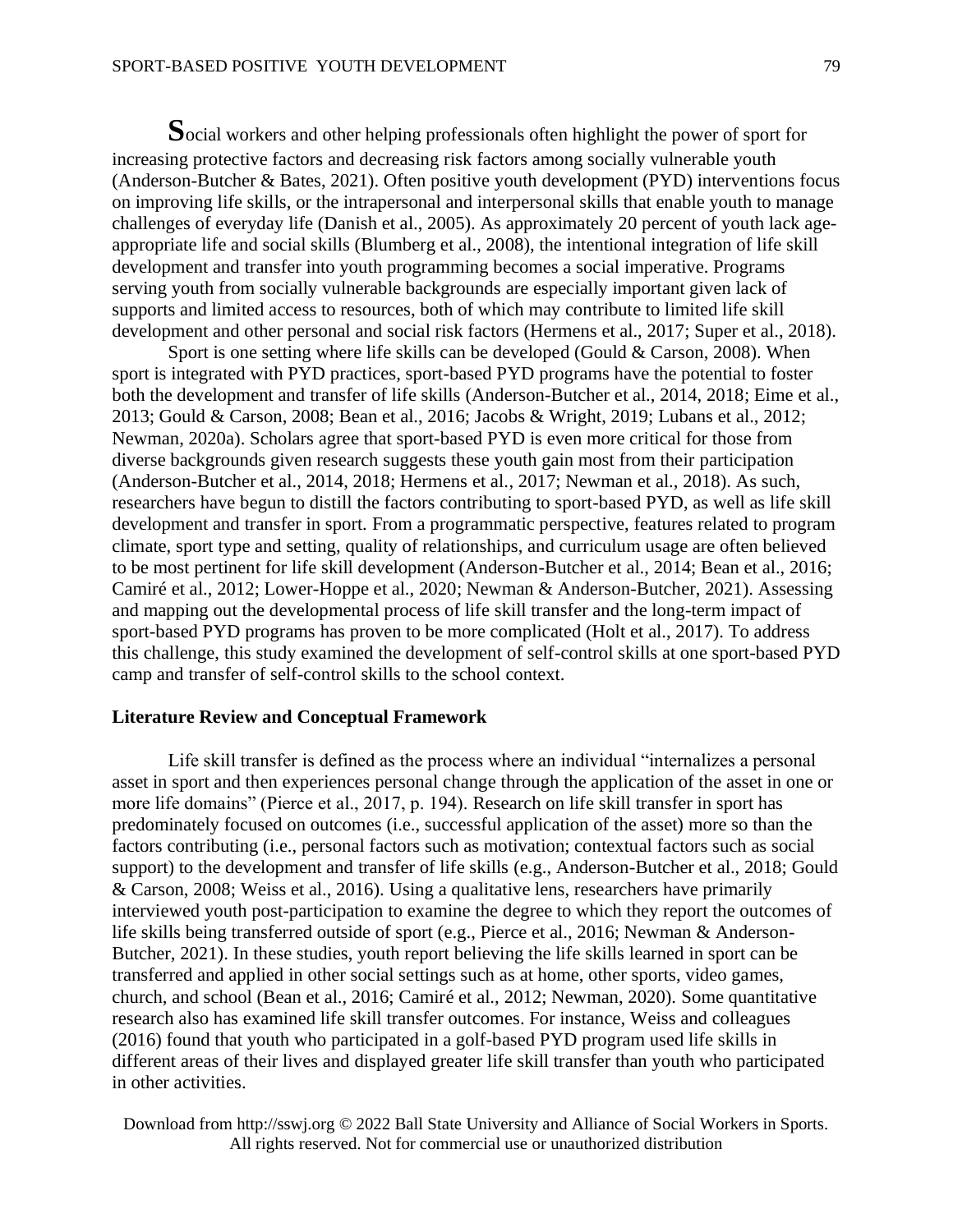Providing a heuristic understanding of the factors influencing the life skills transfer process, the *Life Skills Transfer Model* (Pierce et al., 2017) posits that autobiographical experiences (e.g., lived experiences), internal assets or personal factors (e.g., confidence, motivation); and external assets or contextual factors (e.g., staffing, adult support) interact continuously to help or hinder skill application. The propositions of this model have received recent empirical attention with studies examining life skill transfer from sport to the school setting, one of the most socially valid contexts for youth. For instance, Pierce et al. (2019) focused on teacher-coach perceptions of how youth transfer life skills from high school sport to the classroom. Teacher-coaches made the distinction that personal (e.g., intrinsic motivation to learn) and contextual factors (e.g., teacher support) facilitate the transfer of life skills from sport to the classroom, while other personal (e.g., lack of confidence to transfer) and contextual factors (e.g., lack of support from teachers) hinder the transfer of life skills from sport to the classroom. Martin et al. (2021), more recently, created an intervention with a high school teacher-coach to facilitate student-athlete life skills transfer from sport to the classroom. The action research approach allowed the teacher-coach to influence both contextual (e.g., increase opportunities to use skills) and psychological factors (e.g., increase skill awareness) to support life skills development and transfer.

The model also has been used as a guiding framework for qualitative studies that have examined youth perspectives of life skills transfer. For instance, Bean et al. (2020) found that youth hockey and volleyball players believed confidence and awareness of transfer possibilities were important personal factors, while coach support and contextual similarities (e.g., group tasks in school and sport) were factors in the environment that facilitated transfer. Newman and Anderson (2021) used the *Life Skills Transfer Model* as a framework and photo-elicitation methods to understand how and why socially vulnerable youth involved in a sport-based PYD program transfer life skills. Findings demonstrate the role of psychological processes in life skill transfer and showcase the importance of context similarity during transfer. Further, Pierce et al. (2020) explored high school student-athlete perceptions of leadership as a life skill, identifying experiences of personal and contextual factors interacting to support the transfer of leadership from sport to the classroom. For example, increased awareness of leadership capabilities helped youth identify opportunities to transfer leadership; and greater support from coaches and teachers for transferring leadership helped to enhance self-expectations for leading across contexts.

Although these recent studies help to illuminate the factors influencing life skill development and transfer, limitations and knowledge gaps still exist. Perspectives of teachers and coaches are limited in that they do not necessarily represent the lived experiences of the youth as the active producer of their own development (Larson, 2000; Pierce et al., 2020), and retrospective interviews with youth participants provide only static, and possibly distorted depictions of life skill learning and transfer (Kendellen & Camiré, 2020). There also is a need for more rigorous studies to explore predictors of transfer and examine how life skills learned in sport and sport-based PYD can be used to target school climate and related outcomes as an effort to strengthen healthy development and influence systemic change in the community (Anderson-Butcher & Bates, 2021). For these reasons, longitudinal research following youth through both life skill development and life skill transfer experiences over time is needed, especially studies examining the factors youth attribute as the reasons for life skill transfer (Anderson-Butcher et al., 2018; Kendellen & Camiré, 2020).

#### **Research Context: LiFE***sports*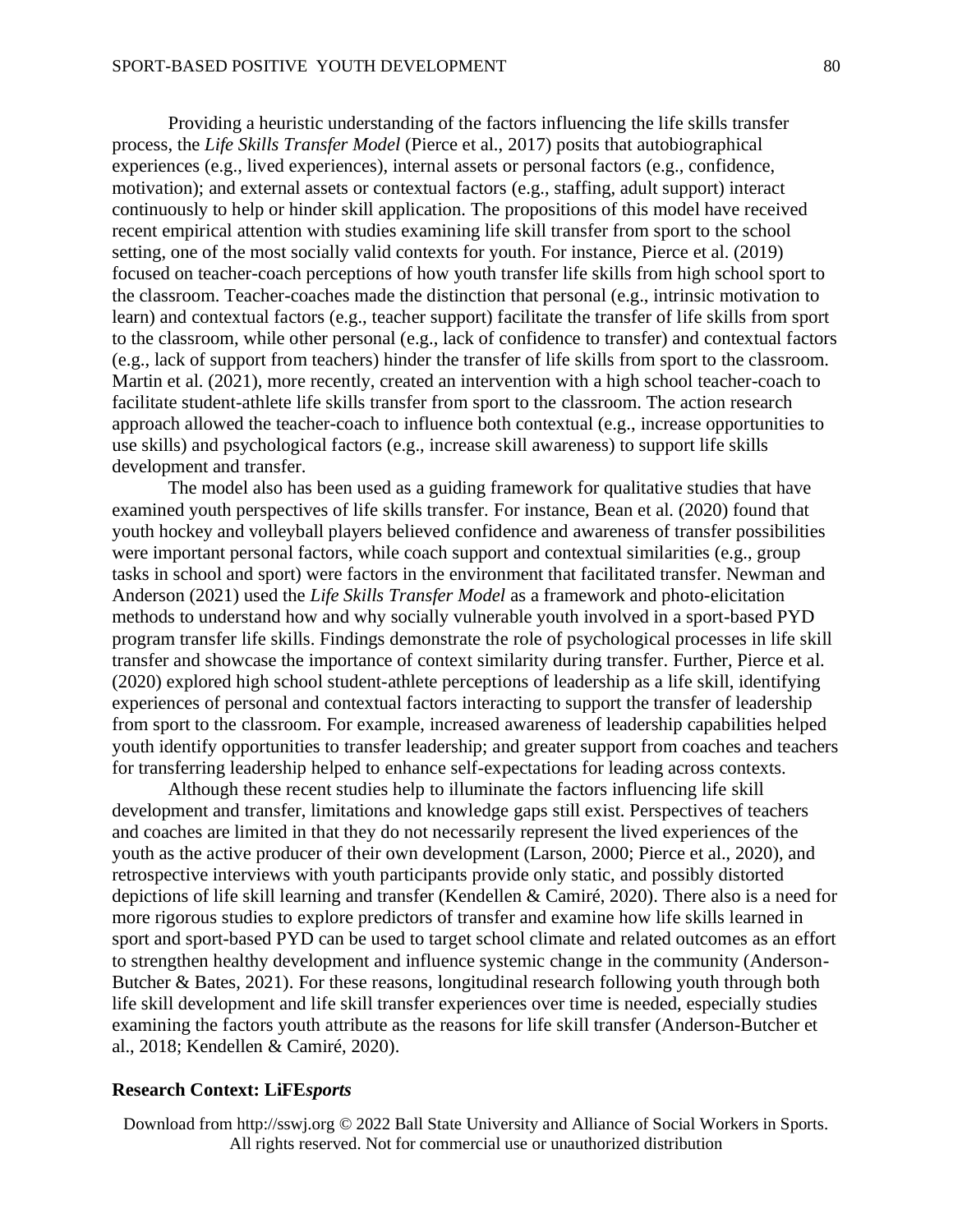To effectively examine life skills in sport, learning and transfer should be viewed as interconnected developmental processes where the analytic spot-light in on both learning in the sport context *and* application in a different domain (Kendellen & Camiré, 2020; Pierce et al., 2017). For this reason, the present study was conducted in a context that has been systematically designed to promote life skill development and transfer among socially vulnerable youth. LiFE*sports* [\(www.osulifesports.org\)](http://www.osulifesports.org/) is a university-based program designed to foster social competence through sport. Each year LiFE*sports* serves over 600 youth aged 9-15 through its four-week summer day camp. Participants, primarily African-American urban youth living at or below the federal poverty level, are provided the camp free of cost, as well as receive free transportation to/from camp and daily breakfast and lunch. At LiFE*sports*, youth receive 5 hours of instruction in 9 different sport activities (e.g., basketball, football, lacrosse, soccer), and engage in 15 hours of play-based social skill instruction called *Chalk Talk*. All activities promote the development of four key life skills related to social competence: Self-Control, Effort, Teamwork, and Social Responsibility (S.E.T.S.).

Overtime, evidence has grown related to the value of LiFE*sports* toward PYD. Most research on LiFE*sports* has examined life skill development over the course of the program, consistently demonstrating improvements in S.E.T.S. after participating in the program (e.g., Anderson-Butcher et al., 2014, 2018; McDonough et al., 2013; Riley et al., 2017). Initial studies specifically found significant group-level differences in perceptions of S.E.T.S., especially among youth who entered the program with the poorest social skills compared to their peers (e.g., Anderson-Butcher et al., 2014; 2018). LiFE*sports* research then continued investigating other key factors such as a sense of belonging (e.g., Anderson-Butcher et al., 2014; McDonough et al., 2013), feedback and support from adults (e.g., Anderson-Butcher et al., 2019; 2021; Newman et al., 2018; Riley et al., 2017), behavioral incentives as token economies (Anderson-Butcher et al., 2021), positive counselor-youth relationships (e.g., Anderson-Butcher et al., 2019; McDonough et al., 2013; Newman et al., 2020a; Riley et al., 2017), opportunities for positive and diverse peer-interactions (e.g., McDonough et al., 2013; Lower-Hoppe et al., 2021), implementation fidelity and quality instruction (e.g., Lower-Hoppe et al., 2020; 2021), and the exposure of youth to new, safe experiences and environments (e.g., Kimiecik et al., 2021; Lower-Hoppe et al., 2020; Riley & Anderson-Butcher, 2012).

The evolution of LiFE*sports* evaluative research has followed a similar trajectory to that of the wider life skills development and transfer literature. Until recently, a majority of studies have explored life skill development and factors contributing to PYD, with less examining life skill transfer from the program to other settings. Two recent qualitative studies have explored the factors that contribute to life skill development and transfer among socially vulnerable youth. For example, Newman (2020) illustrated that youth transferred life skills that were both explicitly taught by the program (e.g., S.E.T.S.) and others not intentionally taught (e.g., grit, communication, respect) to other areas such as home, church, other sports, and school. While this qualitative research has just recently found that youth transfer skills learned in LiFE*sports* to school settings (Newman, 2020; Newman & Anderson-Butcher, 2021), an examination of the long-term transfer outcomes and the factors influencing contributing transfer for a greater sample of campers is warranted.

#### **Purpose of this Study**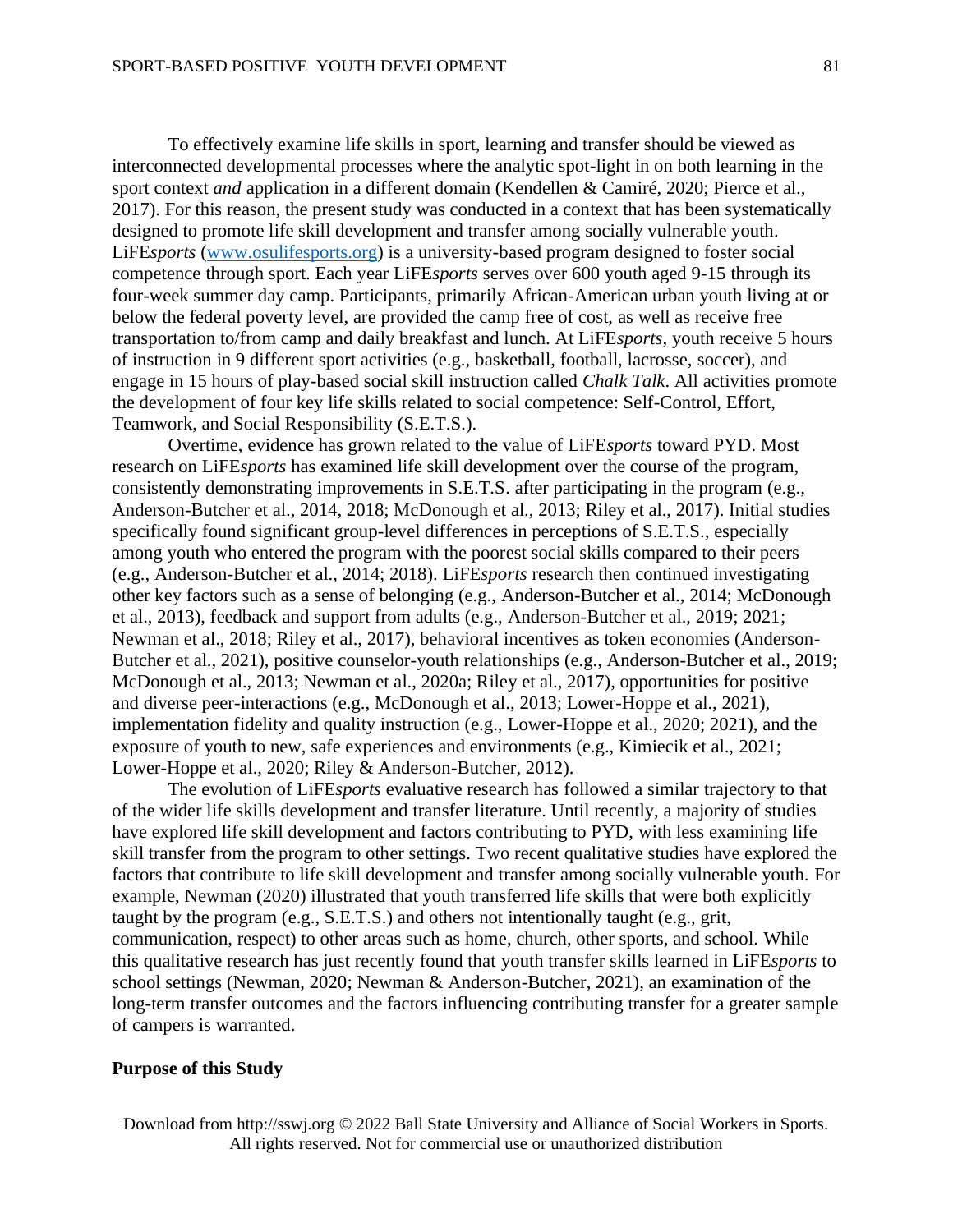As the foundation of the LiFE*sports* S.E.T.S., self-control skills involving the ability to regulate one's emotions and self-manage behaviors (Gresham & Elliott, 1990) were the focus on this study. Specifically, we examined the development of self-control skills at the LiFEsports camp and transfer of self-control skills to the school context using a mixed-methods approach. This study, first, examined the degree to which participants learned self-control skills in the LiFE*sports* program and transferred self-control skills to school during the year after participation. Second, the study uses the *Life Skills Transfer Model* (Pierce et al., 2017) to examine the influence of personal factors (perceived importance, autonomy, confidence, awareness of transfer possibilities, and reflection on learning) and contextual factors (perceived importance from adults and peers, and positive feedback from adults and peers) and their influence on the transfer of self-control from the LiFE*sports* context to the school context.

#### **Methods**

#### **Research Design**

The degree of camp participants development of self-control and transfer of these skills to school was examined using an exploratory sequential design with a QUANT-qual relative emphasis (Morgan, 1998). Specifically, this mixed methods study commenced with a postpositivist (QUANT) worldview to examine the degree of life skill development and transfer and specific factors involved in the developmental process and moved toward a naturalistic (qual) worldview to explore lived experiences of self-control transfer (Cresswell & Plano Clark, 2011).

#### **Participants and Procedure**

This study included the 176 youth who participated in the 2017 LiFE*sports* camp and then returned to the camp in 2018. This represented 40.65 percent of the campers from 2017 who were eligible to return. During registration for LiFE*sports* in 2017, parents/caregivers of youth were provided information regarding the study's purpose and asked to provide consent for their child's participation. Participation in the study was voluntary and was not a requirement for program registration. Youth completed a battery of instruments on the last day of camp in 2017 and on the first day of camp in 2018. This sample included 110 males (63.1%) and 65 females (36.9%), with a mean age of  $11.75$  ( $SD = 1.33$ ) years. The participants included 148 African American youth (84.7%), 10 Multi-racial youth (i.e., identification of two or more options; 5.7%), five African youth (2.8), two White Caucasian youth (1.1%); and two Asian or Pacific Islander youth (1.1%). The remaining participants did not report race/ethnicity. The majority of youth were considered low-income, with 102 participants (58.5%) reporting the receipt of free or reduced lunch. The instrument and measures described below reflect only those specific to the research questions of this current study. All methods were approved by the researchers' Institutional Review Board.

# **Instrument**

# *Learning Self-Control in the LiFEsports Camp*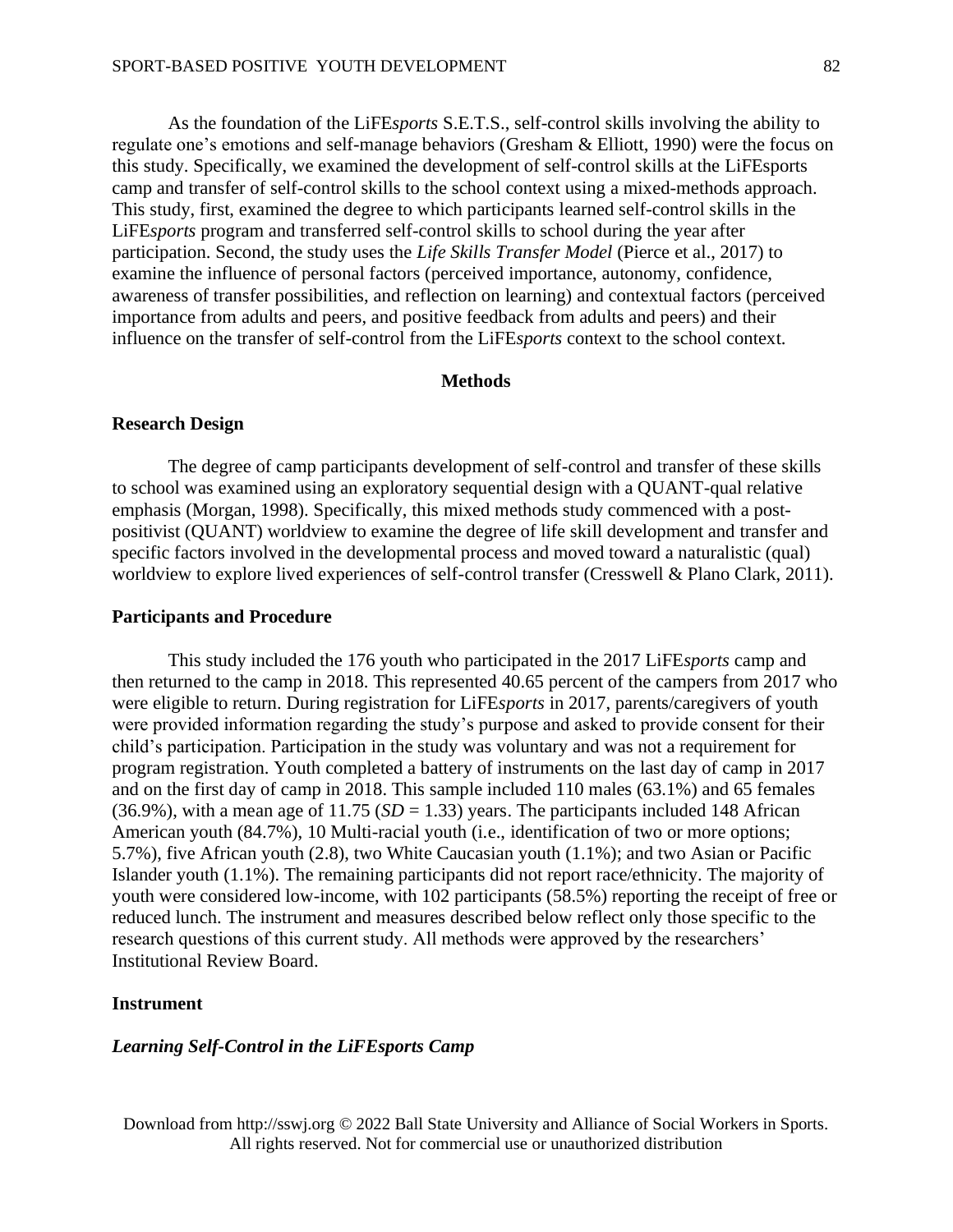In the 2017 survey, participants completed the Perceived Self-Control Scale (Anderson-Butcher, Amorose, Newman, & Lower, 2016) at the beginning and end of the LiFE*sports* camp. This scale measures the degree to which youth perceive their ability to control and manage their reactions and emotions. The scale consists of 8 items and measured on a 5-point Likert scale  $(1 =$ Not at all true and 5 = Really true). An example item on the Perceived Self-Control Scale is "I am good at controlling my emotions." Scores on this measure have demonstrated adequate reliability and validity in past research with youth (see Anderson-Butcher et al., 2016). The internal consistency estimates on the measure used in current study were acceptable ( $\alpha$ =.88 at pre-test;  $\alpha = .92$  at post-test).

#### *Transferring Self-Control to School*

In the 2018 survey, participants were asked to respond to the questions, "How often were you able to show self-control while you were at SCHOOL this past year?" Response options were scored on a 5-point Likert-type scale, ranging from not often at all to very often, with higher scores reflecting a greater frequency of self-control transfer in the school setting. The campers also were asked to "think of a time over the past year where you used self-control in a situation at school" and to describe what happen using an open-ended response format.

#### *Predictors of Self-Control Transfer*

**Personal Factors.** The 2018 survey also included single-item questions developed specifically for this study assessing various factors identified in Pierce et al.'s (2017) model as potential predictors of life skill transfer. Specifically, items tapped personal predictors of selfcontrol usage at school, including: the importance they placed on using self-control ("It is important to me that I show self-control at school"), their autonomy for using self-control ("I show self-control at school because I want to not because I have to"), and their confidence ("I am confident that I can show self-control when I am at school"). Participants were also asked to reflect on what they learned at LiFE*sports* by answering the question: "When I am at school, I remember what I learned from LiFE*sports* camp about self-control." All these questions used a 5-point Likert-Type response format, ranging from not at all true (1) to really true (5).

**Contextual Factors.** Items also tapped contextual predictors identified in Pierce et al.'s (2017) model, including: the importance that adults and peers place on them exerting self-control at school ("It is important to adults (teachers) that I show self-control at school" and "It is important to my friends that I show self-control at school"), and the degree of positive feedback their others give them for exerting self-control ("Adults (teachers) give me positive feedback when I show self-control at school" and "My friends give me positive feedback when I show self-control at school"). All these questions used a 5-point Likert-Type response format, ranging from not at all true (1) to really true (5).

#### **Data Analysis**

#### *Descriptive Statistics*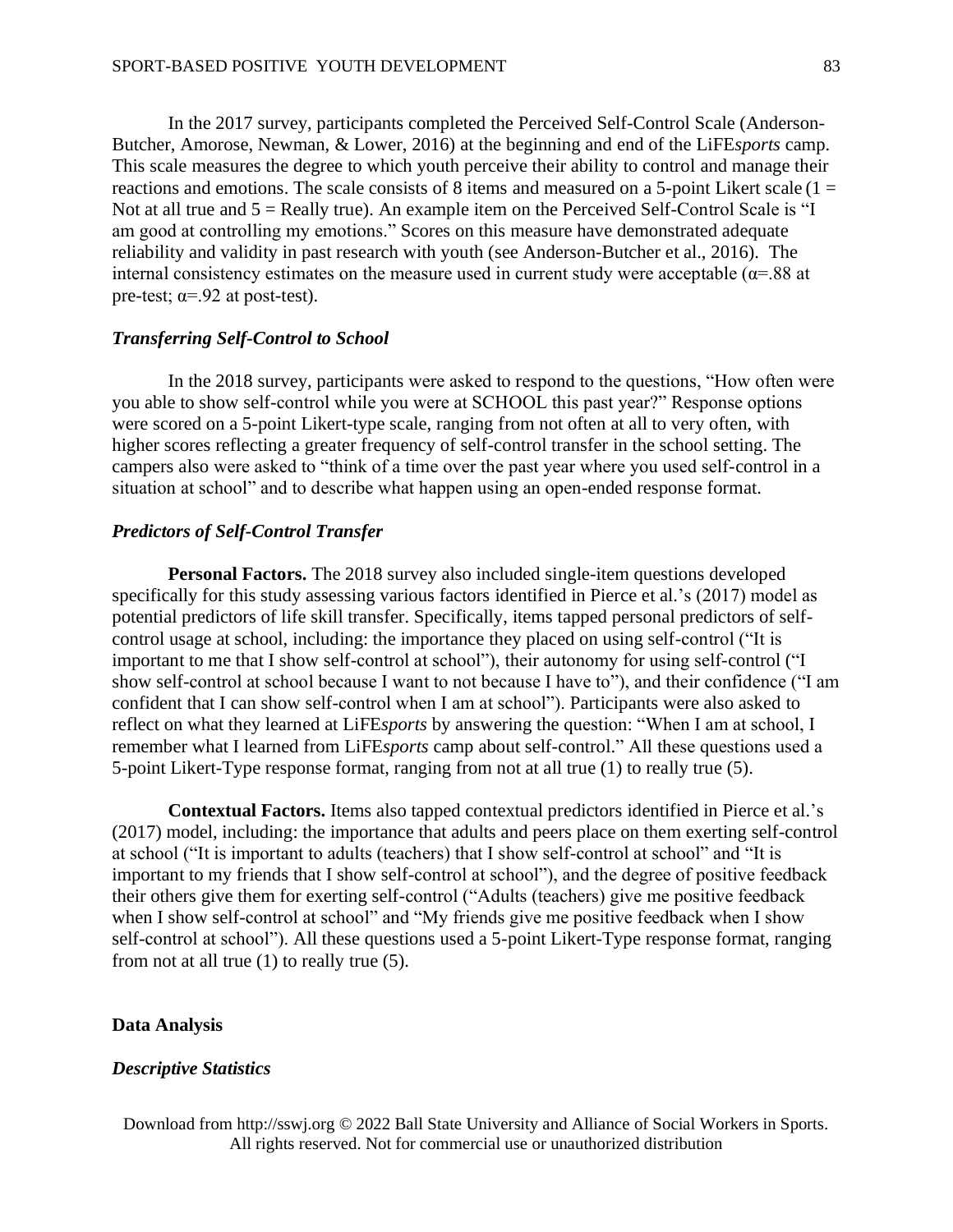To examine the first purpose of the study, the degree to which camp participants learned and transferred self-control skills to school during the year after participation, two steps were taken. First, paired t-tests were used to explore changes in self-control from the beginning to end of camp in 2017. Then the percent of youth reporting at the beginning of the 2018 camp that they used self-control at school during the past year was examined. Second, descriptive statistics on the frequency of self-control transfer.

#### *Categorical Content Analysis*

To understand participant experiences of self-control transfer, a categorical content analysis was conducted. The open-ended question was analyzed using a post-positivist approach to, initially, deductively categorize each response based on four interpretive criteria: (1) Extent of transfer; (2) degree of reflection; (3) situations and contexts of transfer; and (4) valence of transfer. Extent of transfer assessed whether (or not) the response qualified as life skills transfer, based on the definition of "experiencing personal change through the application of self-control beyond the context where it was originally learning" (i.e., the school context; Pierce et al., 2017, p. 194). The degree of self-reflection was based on Mezirow's (1991) model of reflective thinking, each journal was scored on its degree of self-reflection using a criteria of: nonreflective; reflective; or critical reflection. "Non-reflective" responses included examples describing habitual actions, a select review of prior learning and contained no evidence of reflective thinking. "Reflective" responses contained sufficient and descriptive examples as well as an application of self-control and additional ways to interpret the experience. "Critical reflection" journal responses incorporated in-depth examples, superior application of selfcontrol, and displayed a transformation of the meaning of the experience. Each response was assessed in relation to the situation and contexts of transfer, identified as either social, academic, or other school-based interactions. Finally, following the initial review of each response on the degree of transfer, reflection, and situations, differences were inductively identified related to how self-control transfer was being described and defined. For this reason, the valence of transfer criteria was created. Each response was categorized based on the description of transferring self-control, referring to negative situations where youth used self-control to avoid confrontation or problems and positive situations where youth used self-control to approach success.

The coding related to the degree of self-reflection was performed by two primary coders. Each coder reviewed the open-ended responses and categorized each response using the rubric described above. Then, in line with the post-positivist approach, the two coders reviewed the categorizations/scores to establish inter-rater reliability. Inter-rater reliability between the two coders was assessed throughout the study using adjacent percent agreement, meaning the degree to which independent scores were agreeable (Murrah, Kosovich & Hulleman, 2016). Scores from both coders were compared to ensure there was at least 80 percent agreement among the scores. In all case of disagreements, coders reviewed and discussed the scores until an agreement was reached.

# *Multiple Regression Analysis*

To explore the second purpose of the study, examining the influence of contextual and personal factors on transfer, a multiple regression analysis was conducted using Version 23 of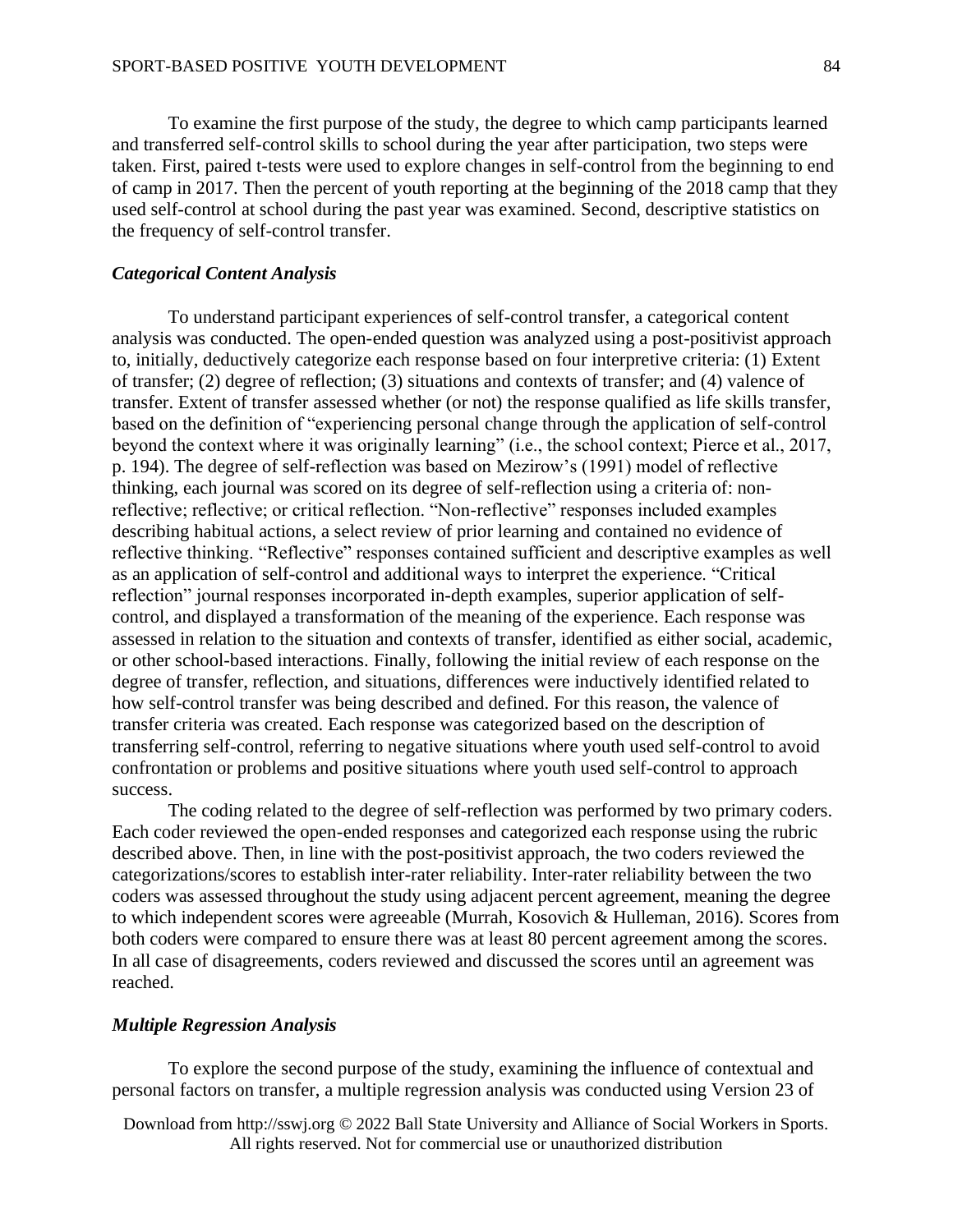the Statistical Package for the Social Sciences (SPSS). Frequency of using self-control at school over the year was regressed on the contextual factors (adult importance, adult feedback, peer importance, peer feedback), personal factors (importance, autonomy, confidence) and reflections on what they learned at LiFE*sports*.

#### **Results**

#### **Degree of Self-Control Learning and Transfer**

First the study examined the degree to which camp participants learned self-control skills in the camp and transferred self-control skills to school during the year after participation. The findings below present the extent of self-control learning and transfer, variations in the context and situations where self-control was transferred, and identification of differences in the affective quality or valence of self-control transfer.

#### *Extent of Self-Control Learning and Transfer*

A total of 125 youth completed the Perceived Self-Control Scale at the beginning and end of the LiFE*sports* camp in 2017. A paired *t*-test showed that there was a small (Cohen's  $d = .24$ ) yet significant ( $p < .05$ ) increase in self-control from the beginning ( $M = 3.56$ ,  $SD = .92$ ) to the end of camp. When asked at the beginning of the 2018 camp how often they were able to show self-control while you were at school this past year, youth reported using self-control at school frequently. In fact, 37.5 percent indicated they used self-control "often," and 90.9 percent reported using self-control "sometimes," "pretty often," or "often." Of the 164 responses to the open-ended question, 131 of participants (79.9%) depicted clear experiences and evidence of self-control transfer. Collectively, these examples provide evidence of self-control transfer as personal development through the application of the skill in the school context (i.e., new approaches to avoiding altercations out of sport). For example, one youth reported that "somebody was talking 'that talk' and I wanted to slap them, but I used self-control to avoid that," while another stated, "at school a boy stepped on my group member and his project. Instead of flipping out on him, I just asked him if he could please walk away."

When examining the degree of reflection in the youth responses, the majority of participants provided clear reflections on their experiences of self-control transfer, with 29 examples being classified as reflective (17.7%) and 102 examples classified as critically reflective (62.2%). These findings indicated that most youth were able to describe self-control transfer with specificity and depth and links to the developmental outcomes.

# *Situations and Contexts of Self-Control Transfer*

The majority of participants  $(n = 104; 63.4\%)$  described examples of applying the selfcontrol skills in social interactions or altercations with friends, peers, or teachers in the school setting. For example, one youth stated:

My friends and I were playing a game and a lot of people came over and started playing but this girl I was arguing with came with the group so me and my friends left so it wouldn't be a fight.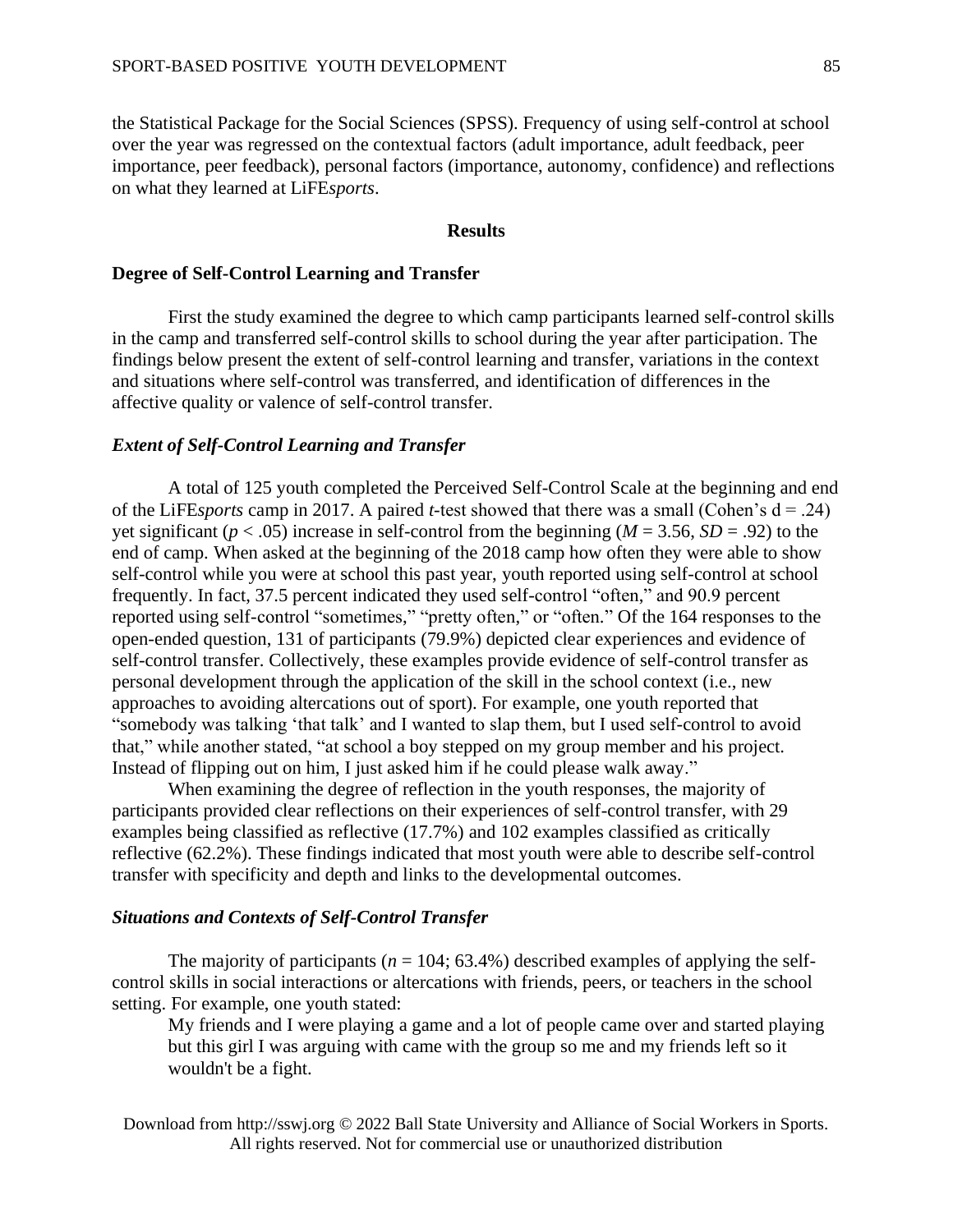Self-control skills also were transferred in the classroom (*n =* 12; 7.3%) in response to situations of academic performance challenges (e.g., "I got almost straight A's and I got a little frustrated at myself but I stayed calm and didn't do anything"), teacher-student relationships (e.g., "my teacher pushed me, I didn't hit them but I went to the office"), and classroom dynamics (e.g., "my math teacher left the room and said be quiet everybody was talking, but I was doing my work"). Finally, youth described transferring self-control while participating in every-day interactions (e.g., walking in the hallway) or extra-curricular activities (e.g., physical education games and activities) at school ( $n = 17$ ; 10.4%).

#### *Valence of Self-Control Transfer*

Examples of self-control transfer were identified that represented skill application in negative situations to help them avoid problems, or positive situations to help them approach success. A total of 111 examples (67.7%) focused on negative situations where youth transferred self-control skills to avoid confrontation or personal problems. Participants described physical and verbal altercations with peers and friends as the most common situation to apply the selfcontrol skills learned from the LiFE*sports* camp. Physical altercations were directly mentioned in 40 responses, with youth describing how they controlled their response to physical abuse of harassment. One girl stated, "one time a girl kicked me for no reason. I was about to hit her back, but I just told the teacher" while a male youth reflected, "I showed self-control when a guy pushed me and I walked away." Verbal altercations were directly identified in 22 responses. One student stated, "at school other kids were calling me fat and ugly. I got really mad at them but used self-control and walked away I used what they said and tried to make myself better." When these confrontations and altercations were described, youth explained or implied that applying self-control skills helped them avoid getting into trouble from others for fighting or being physically or psychologically harmed from the incident. The specific application of self-control skills referred to "walking away" or physically removing oneself from the situations, as highlighted in the following quote, "somebody was talking that talk and I wanted to slap them, but I used self-control to avoid that." Finally, some youth described their reflection and application of self-control skills as purposeful to remain calm to avoid the potentially negative situation. For example, "I have used self-control in a situation at school when a girl keeps messing with me and a calmed myself down because I know now my temper can get."

A smaller number of participants ( $n = 19$ ; 11.6%) described situations where they transferred self-control skills in positive situations to help them approach success. For example, participants applied self-control in a test-taking situation, "when we had a math test and I got the hardest test I told my teacher I couldn't do, but I remained calm and gave it my best shot."

#### **Factors Influencing Self-Control Transfer**

Table 1 presents the basic descriptive statistics of the study variables. The mean scores on all variables were above the scale midpoints, suggesting that the youth believed others supported their use of self-control at school as well as thought it was personally important, within their control, and were confident in their ability to do so. Table 1 also shows the bivariate correlations among the study variables. All the contextual and personal factors as well as the reflection of learning at LiFE*sports* were positively and significantly (*p* < .01) related to the frequency in which the youth reported using self-control at school the year following camp.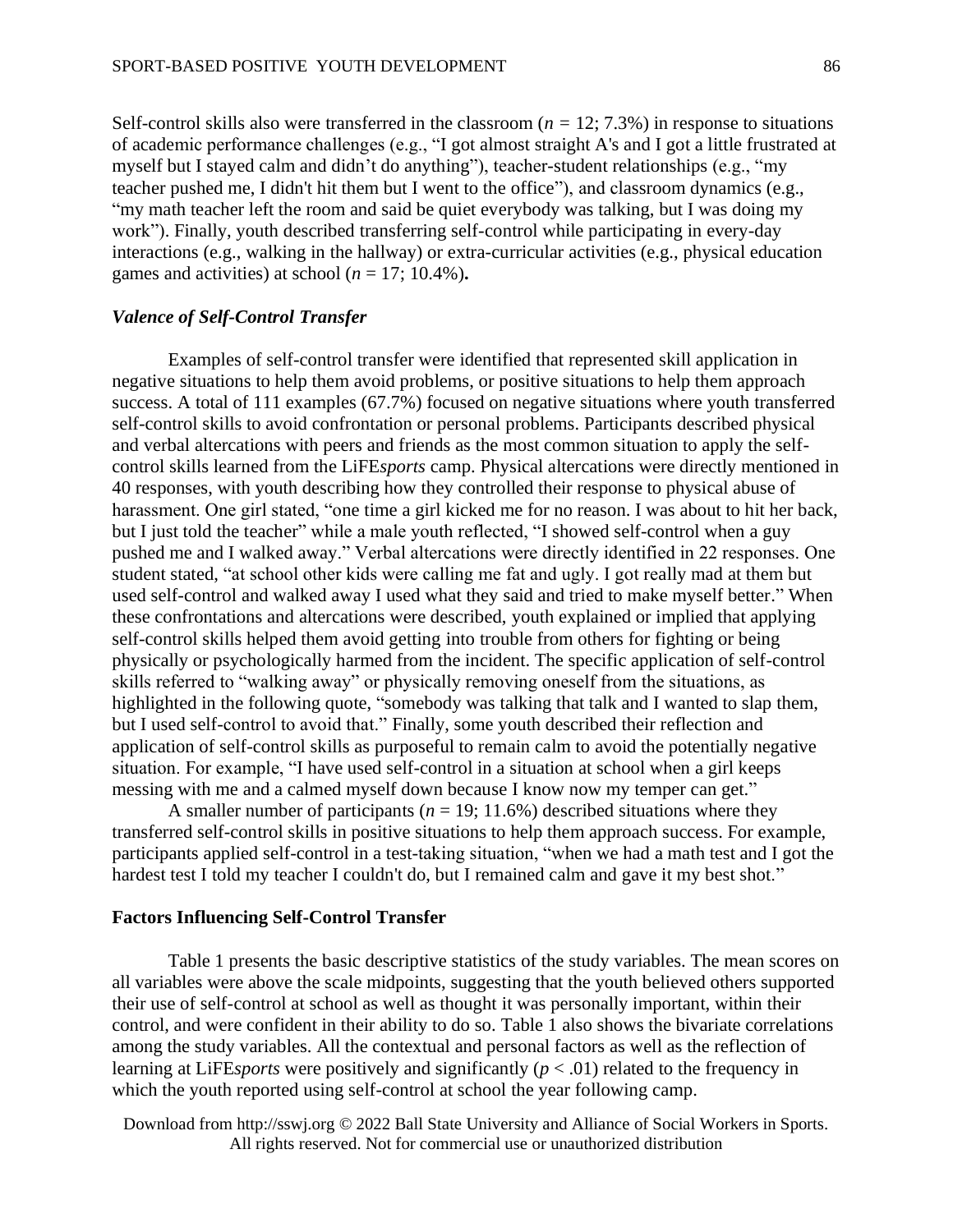# **Table 1**

| Variable                     |      | $\overline{2}$ | 3    | 4    | 5    | 6    | 7    | 8    | 9    |
|------------------------------|------|----------------|------|------|------|------|------|------|------|
| <b>Personal Factors</b>      |      |                |      |      |      |      |      |      |      |
| 1. Frequency of self-control |      |                |      |      |      |      |      |      |      |
| at school                    |      |                |      |      |      |      |      |      |      |
| 2. Importance                | .56  |                |      |      |      |      |      |      |      |
| 3. Autonomy                  | .55  | .66            |      |      |      |      |      |      |      |
| 4. Confidence                | .51  | .56            | .42  |      |      |      |      |      |      |
| 5. Reflecting on LIFEsports  | .47  | .34            | .35  | .43  |      |      |      |      |      |
| learning                     |      |                |      |      |      |      |      |      |      |
| <b>Contextual Factors</b>    |      |                |      |      |      |      |      |      |      |
| 6. Adult importance          | .47  | .57            | .50  | .57  | .39  |      |      |      |      |
| 7. Peer importance           | .47  | .41            | .44  | .39  | .42  | .43  | $-$  |      |      |
| 8. Adult feedback            | .35  | .42            | .43  | .45  | .48  | .42  | .47  |      |      |
| 9. Peer feedback             | .38  | .31            | .53  | .33  | .48  | .32  | .61  | .56  |      |
| Mean                         | 3.90 | 4.23           | 3.96 | 3.99 | 3.83 | 4.31 | 4.05 | 3.95 | 3.72 |
| $\operatorname{SD}$          | 1.07 | .94            | 1.07 | 1.04 | 1.16 | .85  | 1.05 |      | 1.30 |

*Descriptive Statistics and Correlations Between Study Variables* 

*Notes*. All correlations significant at  $p < .01$ . Variables scores range from 1-5.

Table 2 presents a summary of the regression analysis used to predict the transfer of selfcontrol at school. Overall, the set of variables significantly predicted the use of self-control, *F*(8, 175) = 19.15,  $p < .01$ , accounting for 48 percent of the variation in the self-control scores ( $R^2 =$ .48). All three of the personal factors were significant positive predictors of self-control at school, as was the youth's reflections of learning at LiFE*sports*. Of the contextual factors, however, only peer importance of self-control was a significant predictor. Based on the squared semi-partial correlations, the predictor explaining the highest amount of unique variance was reflections on what the campers learned about self-control at LiFE*sports* followed by autonomy. It should be noted, though, that the majority of the variance explained was a result of the shared set of predictors (27% of the total 48%).

# **Table 2** *Summary of Regression Analysis Predicting Frequency of Self-Control at School*

Predictor *B*  $p = sr^2$ Personal Factors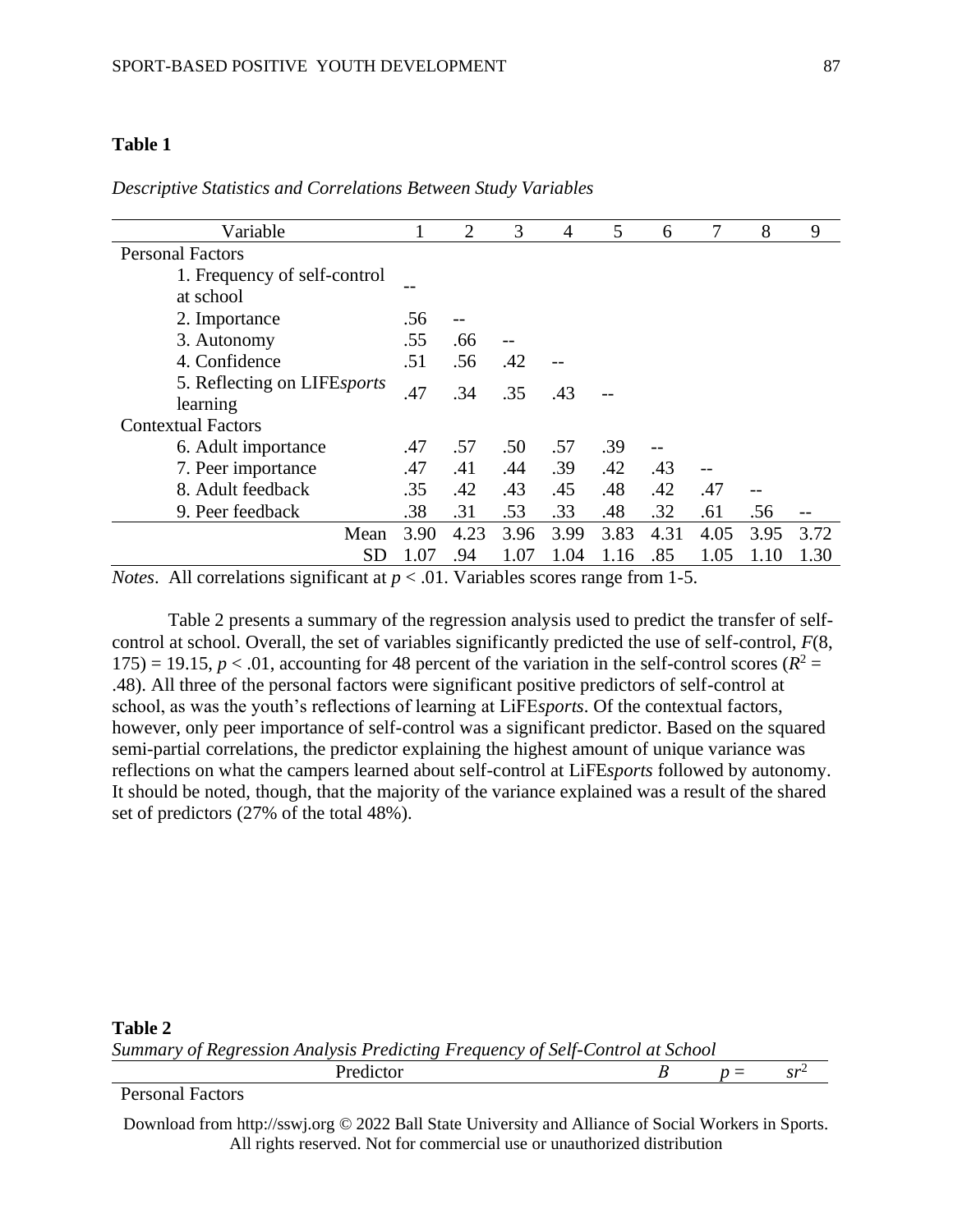#### SPORT-BASED POSITIVE YOUTH DEVELOPMENT

| Importance                        | .18    | .04 | .03 |
|-----------------------------------|--------|-----|-----|
| Autonomy                          | .25    | .00 | .05 |
| Confidence                        | .18    | .02 | .03 |
| Reflection on Lifesports learning | .22    | .00 | .06 |
| <b>Contextual Factors</b>         |        |     |     |
| Adult importance                  | .03    | .71 | .00 |
| Peer importance                   | .17    | .02 | .03 |
| Adult feedback                    | $-.09$ | .23 | .01 |
| Peer feedback                     | $-.05$ | .58 | .00 |

*Note*. Overall regression results,  $F(8, 175) = 19.15$ ,  $p < .01$ ,  $R^2 = .48$ .  $sr^2 =$  squared semi-partial correlation.

#### **Discussion**

Research has explored the ability for sport-based PYD programs to promote life skill development and transfer (e.g., Anderson-Butcher et al., 2018; Newman et al., 2020a). The current study employed a longitudinal, mixed-methods approach to examine life skill development and transfer as interconnected processes; and was the first study, to our knowledge, to quantitatively examine the heuristic model of life skill development and transfer, as well as explore contextual and psychological processes related to life skill transfer. First and foremost, the findings lend specific support for the effectiveness of LiFE*sports* to successfully promote the transfer of self-control to other settings outside the program (see also Anderson-Butcher et al., 2018), and general support for the notion that youth sport participants can transfer life skills from sport to other contexts (e.g., Bean et al., 2016). The longitudinal quantitative findings show that youth, who were found to learn self-control in the LiFE*sports* summer camp, believed that they were able to transfer and apply the skill in the school context in the year following the camp. In doing so, they affirmed that self-control was a life skill that they perceived as important and within their control and abilities. In addition, the ability of participants to critically reflect helped to reveal clear examples of using self-control at school within social interactions with friends, peers, and teachers during academic performances (e.g., assignments, grades, group activities) in the hallway and the classroom, and corroborated quantitative results of frequent self-control use and successful transfer to school.

A novel contribution of this study was the quantitative examination of contextual and personal factors influencing the transfer of self-control from the sport camp to the school setting. In recent years, researchers have recognized the interactive nature of these contextual and youth psychological factors influencing life skills transfer, with studies predominately employing qualitative approaches to represent such factors through thematic (e.g., Bean et al., 2020; Pierce et al; 2020) and narrative analyses (e.g., Kendellen & Camire, 2018). This study provided a unique quantitative examination of the factors presented in the heuristic *Life Skills Transfer Model* (Pierce et al., 2017) across a larger sample of PYD program participants. This study found that conscious reflection on the LiFE*sports* camp, a range of personal factors (i.e., importance of self-control, autonomy to use self-control, confidence to use self-control) and one contextual factor (i.e., peer importance) predicted self-control transfer at school. In fact, the personal factors were more predictive of self-control transfer to school than peer importance. These findings support previously studied perceptions of youth athletes who emphasized the importance of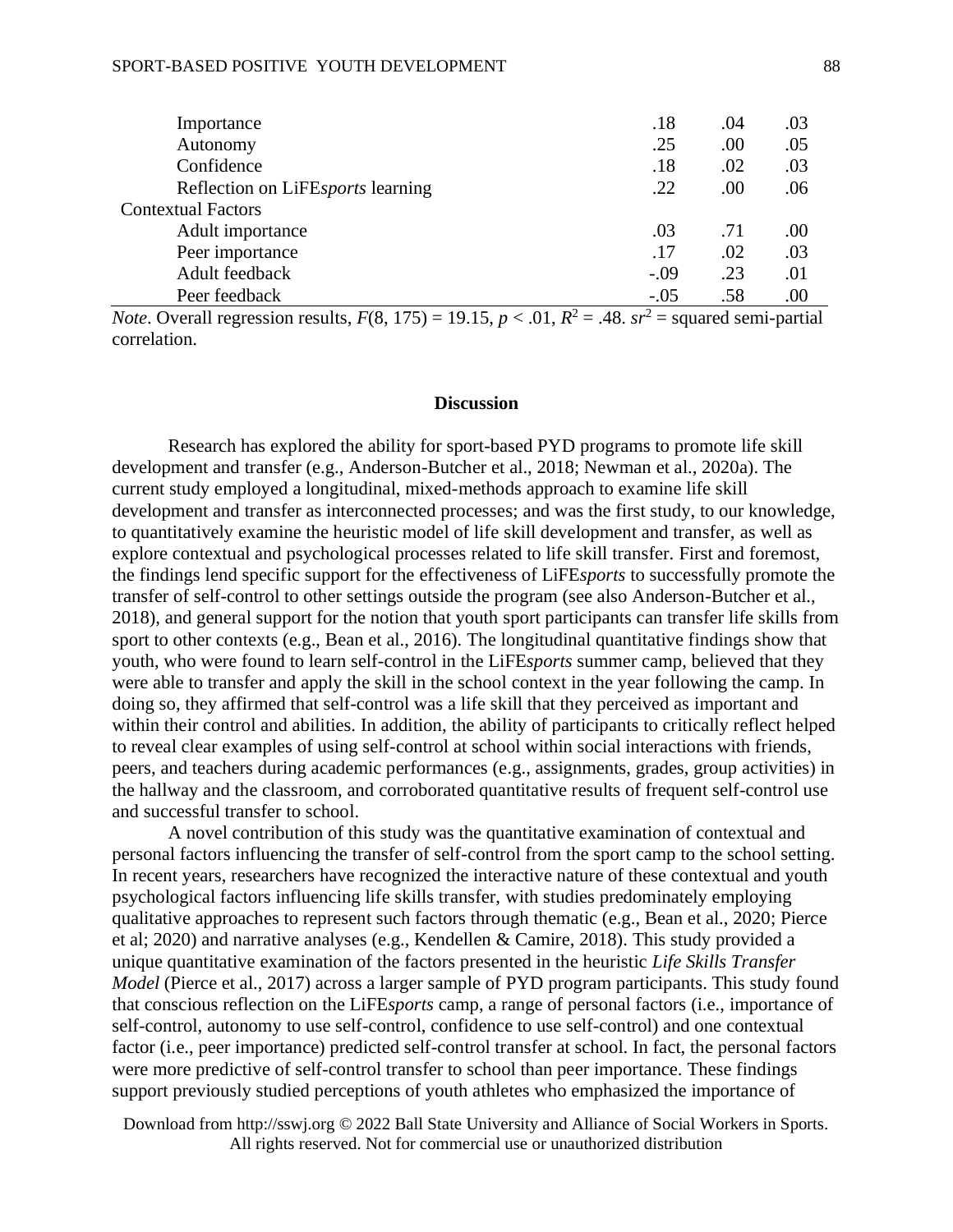awareness (i.e., reflection on learning) and confidence for transfer (Bean et al., 2020; Martin et al., 2021; Pierce et al., 2020), but do not go as far to reinforce adult support and feedback (e.g., coaches) as a facilitator of transfer (Bean et al., 2020; Pierce et al., 2020). These findings emphasize the particularly important role of the individual learner and their conscious psychological processes as the driver of life skill transfer (Pierce et al., 2017). That is, for a life skill to be transferred from sport to school, reflection on skill learning, feeling autonomous in skill application, valuing the skill, and having confidence to use the skill may be more important than external support in the transfer contexts (e.g., from teachers in school).

Based on the general elements of the heuristic models (Pierce et al., 2017) and recent research (Bean et al., 2020), we hypothesized support from significant others (i.e., adults, peers) would be significant predictors of self-control transfer. Peer importance, however, was the only contextual factor to significantly predict self-control transfer to school. These results are supported by other recent research. For instance, Newman and Anderson-Butcher (2021) previously found that peers were influential for life skill transfer, but not life skill development. The current findings lend further support for the role of peers in the process of life skills transfer and highlight friends, teammates, and classmates as a population whose roles are often overlooked in conceptions of life skills development and transfer (cf., Bean et al., 2018; Pierce et al., 2017) and understudied in sport-based PYD research (Lower-Loppe et al., 2021).

In this study, peer importance may have been symbolic of the perceived norms among peers at school. The findings suggest that youth may have been more likely to apply self-control in a confrontational situation in the classroom or schoolyard if they perceived that their friends/peers believed self-control was important. The idea that youth utilize skills and align their behaviors to conform to what their peers' value, aligns with the proposed influence of peers in models of social development. Specifically, Hawkins and Weis (1985) suggest that bonds to peers, whether prosocial or delinquent, will develop to the extent that youths have opportunities for involvement with those peers. Subsequently, youth will use and apply skills to perform as expected by their peers with rewards forthcoming from interactions and actions that are valued by peers. For youth in this study, in addition to their personal agency, the desire to fit in with peers and follow the rules may have fueled the application of self-control at school.

Participants reported lower levels of peer feedback then all other variables, and the factor was not found to significantly predict self-control transfer. In this case, youth may have interpreted feedback to only include explicit forms of verbal feedback, which youth may not be sharing with each other often. Indeed, peer nonverbal feedback (i.e., body language), which may have been captured by the peer importance variable, may be more common than peer verbal feedback, and may be more significant when predicting self-control transfer. Peer feedback, though, may simply not be an important variable influencing self-control transfer to schools. Nonetheless, findings from this study provide further support for the role of peers in facilitating life skill transfer and highlight an important avenue for future research.

Although youth did report scores above the item mid-points for adult importance and adult feedback, these variables did not significantly predict self-control transfer. These findings are surprising and contradict previous research which indicated that parents/caregivers and friends were influential figures in life skill transfer (Newman & Anderson-Butcher, 2020). These findings suggest that adult figures may pose greater influence during life skill development, whereas peers may be more influential during life skill transfer. Notably, adults in school (i.e., teachers) were not engaged in the LiFE*sports* program and therefore not primed to promote the congruence of messages between contexts (Jacobs & Wright, 2018). Perhaps, adult importance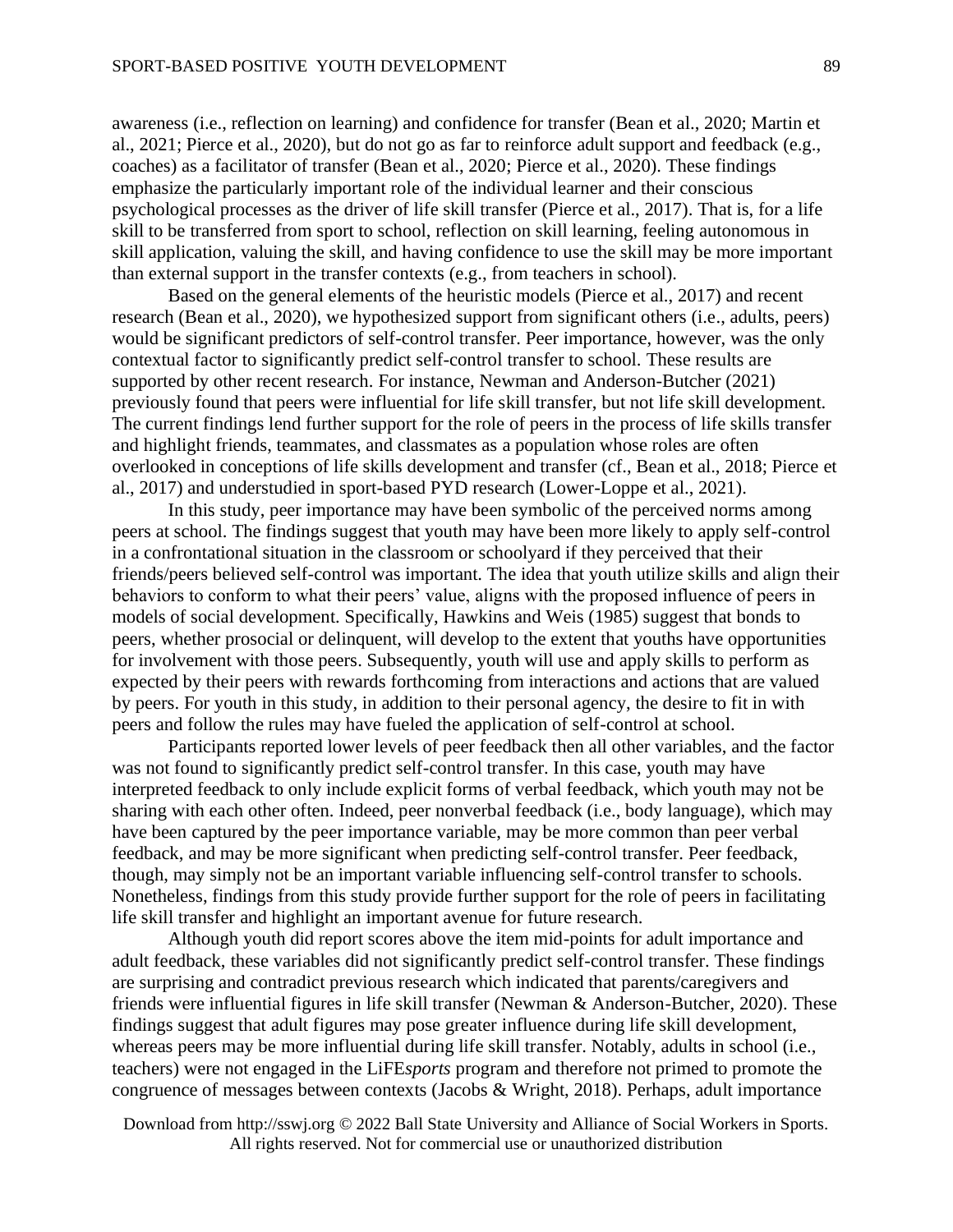and feedback would have been of greater significance if teachers promoted congruence by explicitly connecting youths' use of self-control to the learning context (i.e., LiFE*sports*) and making the similarities between the learning and transfer contexts (i.e., school) more apparent to learning and application. More direct methods of adult support may be more effective at promoting transfer than demonstrating importance and providing feedback, such as facilitating individual and group discussions about self-control transfer (e.g., Newman & Anderson-Butcher, 2021) and providing concrete opportunities for self-control application (e.g., Allen et al., 2015).

Furthermore, these findings must be interpreted with the sample demographics in mind. The present study assesses the applicability of the heuristic model with a sample of mostly African American boys living below the federal poverty line. Although this is not a representative sample of all youth who engage in sport, findings suggest the heuristic model can be applied to those who experience marginalization. Results extend upon prior qualitative examinations that also have supported use of the *Life Skills Transfer Model* to encourage the transfer of S.E.T.S. to other settings outside sport (Newman, 2020; Newman & Anderson-Butcher, 2021). Indeed, the model provides a framework to increase the protective factors and decrease risk factors among socially vulnerable youth who may need programs such as LiFE*sports* the most. Further examinations are needed to understand the influence of sociocultural differences on the efficacy of the *Life Skills Transfer Model*.

#### **Practical Implications**

Sport-based PYD is important to address social inequities that make some youth vulnerable to various problem behaviors, yet practitioners should not merely assume that prosocial behaviors will be repeated, and life skills consciously applied after youth leave their program. Results support the use of sport-based PYD to promote life skills, such as self-control, for vulnerable youth and highlight the need to deliberately align program goals, instruction, and youth experiences to promote and support both life skill development and transfer. Particular implications for promoting life skills transfer align with recent studies and recommendations (e.g., Bean et al., 2016; Bean et al., 2018; Hodge et al., 2013; Pierce et al., 2018). First, youth should be encouraged to continually reflect on their learning and application experiences through debriefing and journaling. Second, they should be provided with opportunities to practice selfcontrol in both PYD and school settings and receive explicit instruction and feedback on how they can personally apply skills in and out of sport. These explicit life skill teaching approaches appear to be valuable to support the growth of perceived autonomy, confidence, and importance for using and transferring life skills. Third, as a novel finding from this study, youth should also be informed about their valuable role as a peer in supporting the personal development of others. They should be prompted to support their peers, communicate the importance of life skills transfer to their friends, teammates, and classmates, and be provided with opportunities to practice using and reflecting about life skills with their peers. Finally, program organizers should collaborate and communicate with individuals across the youths' lives (e.g., teachers, coaches, parents, peers) to support and reinforce life skill transfer across domains. Doing so, social workers and other helping professionals will be able to strengthen the design and delivery of other sport-based PYD programs.

#### **Limitations & Future Directions**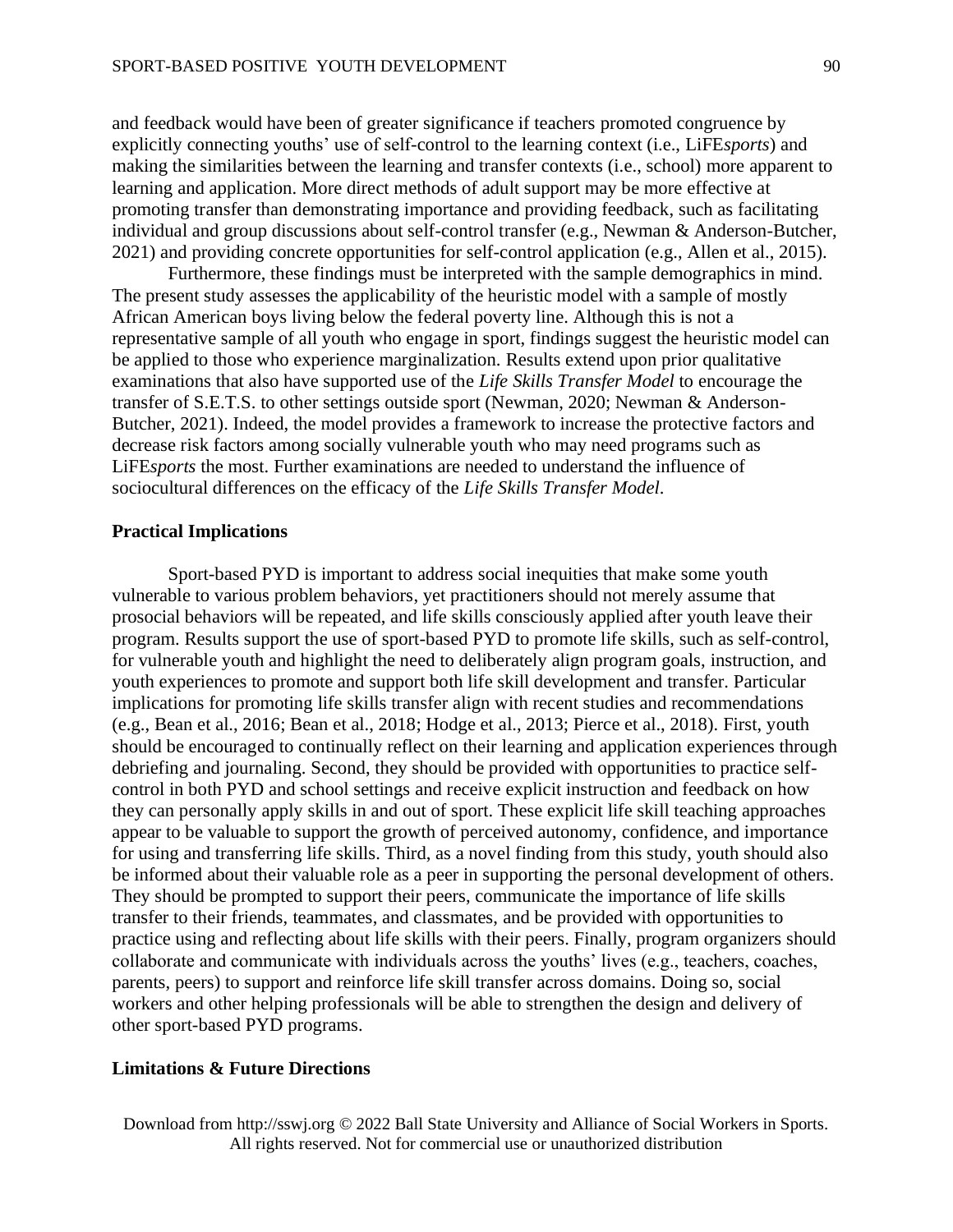Although the present study provided a novel methodological contribution to the literature, certain limitations should be considered when drawing implications and conclusions. First, the present study examined the lived experiences of youth from one sport-based PYD program where youth and their families self-selected registering for the program. Relatedly, no control group was studied. This makes the findings from the present study less generalizable to other populations. Nonetheless, the present study involved diverse youth participants who have historically received little attention in sport research (e.g., Bejar et al., 2021). Another limitation pertains to the exploratory measures used. Specifically, adult and peer importance and feedback are more nuanced than the present study considered them. Additionally, adult importance and feedback could have been more specific and have youth reflect on teacher importance and feedback instead. The present study also only explored factors contributing to life skill transfer and not life skill development, an important step in life skill transfer. The ability of youths to recall learning self-control at LiFE*sports*, though, suggests youth acquired self-control skills at the program. Additionally, there were limitations in relation to how life skill transfer was measured. Future research should expand on these methods to provide a more comprehensive view of application to other social settings. Finally, the present study is limited in that it focused solely on self-control in a discrete and linear fashion, and no other life skill explicitly taught at LiFE*sports*. While we recognize that this narrow focus was unable to fully encompass the bidirectional (i.e., learning from school transferred to sport) and holistic nature of youth development through sport (i.e., learning multiple skills may contribute to transformational or existential change), findings still provide a unique and concentrated snapshot of life skill transfer as a key developmental process.

Future research, therefore, should consider engaging youth from multiple PYD sites and incorporate more rigorous experimental designs to study the factors of life skill transfer. To do so, measurement can and should be improved. In addition to validated scales such as the Life Skills in Sport (LSSS; Cronin & Allen, 2017) and the Life Skills Scale for Sport – Transfer Scale (LSSS-TS; Mossman et al., 2021) being utilized, researchers should also consider validating measures to examine the processes influencing life skills transfer. Researchers should also further examine adult and peer importance and feedback, along with other contextual factors outside of the sport context. Specifically, future research should examine adult and peer importance and feedback using different measurement techniques. Relatedly, other research is needed to further examine other personal factors and autobiographical experiences affecting life skill transfer. To do this, future research should not only consider studying the transfer of specific life skills and how these skills can be used to engage in prosocial acts and/or disengage from problem behaviors but explore youth sport experiences through transformational and/or existential learning lens.

This final suggestion builds off recent valuable critiques of the life skills research have highlighted the decontextualized, narrow focus on functional and teachable outcomes for youth in sport (Ronkainen et al., 2021). While the limited scope of learning in this study must be recognized (i.e., self-control as one positive developmental outcome), the interpretive findings of the youth experiences of self-control transfer do help to reveal the nuance of the developmental experiences of these youth. Specifically, findings suggest that youth perceive self-control to involve emotional regulation, yet emergent examples of self-control application possessed mostly negative valences. Youth, in other words, predominately recalled using self-control to avoid problems and confrontations rather than to approach success, often with the greater intention for decreasing retaliation. These findings highlight the contextualized nature of the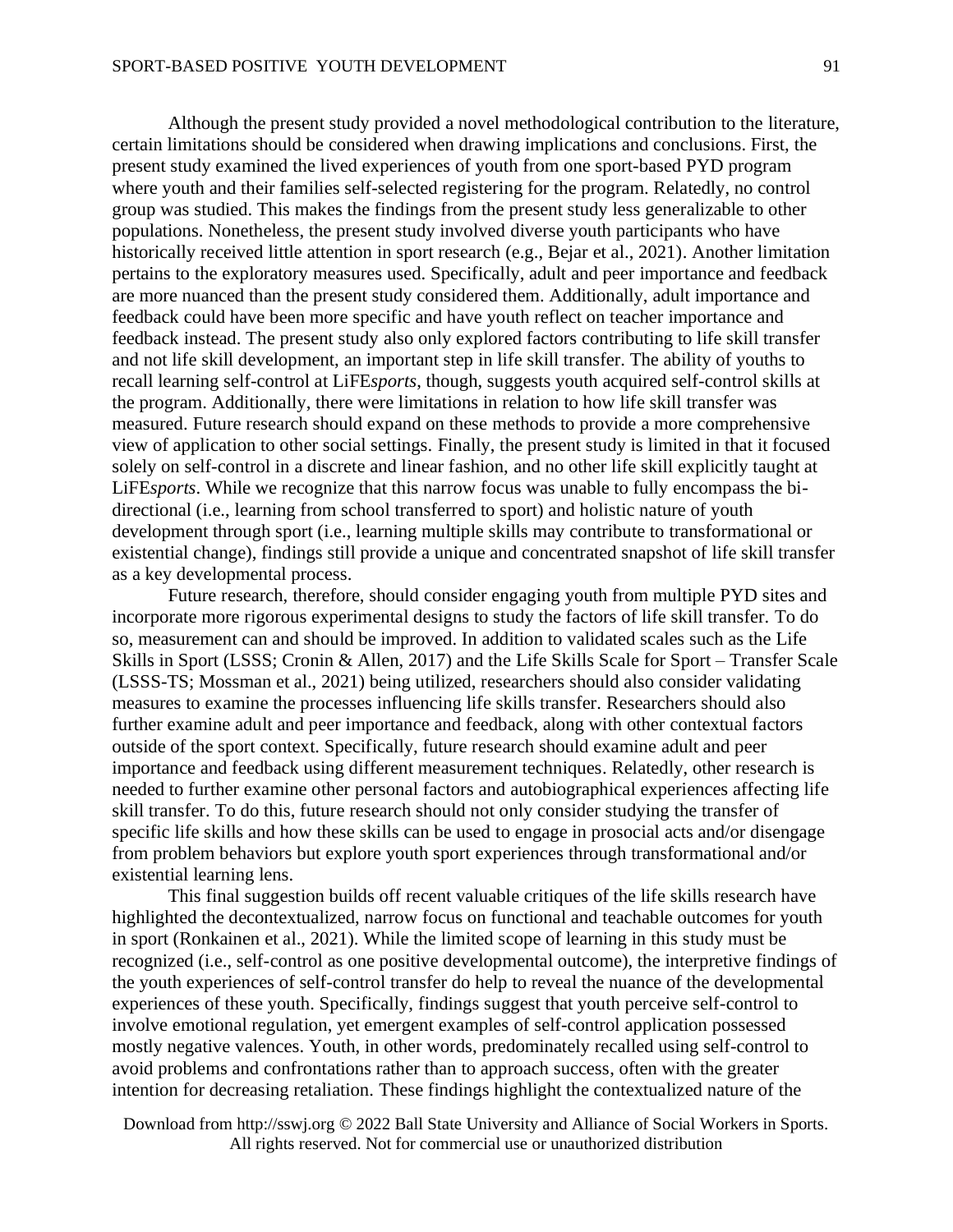transfer of self-control and recognize that the value of subjective, affective lived experiences of youth as they develop over time. Perhaps the youth from socially vulnerable backgrounds in this study had less opportunities for prosocial engagement, as compared to youth from more privileged backgrounds (as suggested by Flett et al., 2012), and thereby may be more prone to use self-control to prevent engagement in problem behaviors than partake in prosocial ones. These findings, aligning with the primary aims of PYD (i.e., promoting positive outcomes and minimizing negative outcomes, Catalano et al., 2004), should be viewed as more than the decontextualized and disembodied movement of discrete skills across contexts. To continue to critically examine the role of sport-based PYD and youth sport programs, non-instrumental, existential conceptions of learning should be employed to complement this skill-focused understanding youth development through sport (Ronkainen et al., 2021).

#### **Conclusions**

The findings from the present study add to the growing body of literature supporting the use of explicitly designed sport-based PYD programs to facilitate the transfer of life skills to school settings. Specifically, youth, who had developed self-control in the LiFE*sports* camp, transferred the skill to avoid problems and approach success at school. The results continue to provide empirical evidence to consolidated heuristic propositions (e.g., Pierce et al., 2017) about the importance of personal factors (e.g., perceived autonomy) and contextual factors (e.g., peer importance) as key contributors to life skill transfer. As personal factors were stronger predictors of self-control transfer than contextual factors, sport-based PYD settings should provide opportunities for youth to use self-control to avoid certain confrontations and approach success and should then encourage youth to take agency in their own development by promoting reflection on the importance, use, and transfer of self-control in sport and other settings.

#### **References**

- Allen, G., Rhind, D., & Koshy, V. (2015). Enablers and barriers for male students transferring life skills from the sports hall into the classroom. *Qualitative Research in Sport, Exercise and Health*, *7*(1), 53–67.
- Anderson-Butcher, D. (2019). Youth sport as a vehicle for social development. *Kinesiology Review*, *8*(30), 180-187.
- Anderson-Butcher, D., Amorose, A., Bates, S., Newman, T., Okamoto, K., & Volek, A. (2020). Exploring the influence of program staff and parental support on changes in physical health outcomes of vulnerable youth participating in a sport-based positive youth development summer camp. *Journal of Sport Behavior*, *41*(4), 394-414.
- Anderson-Butcher, D., A. Amorose, Newman, T., & Lower, L. (2016). *Perceived self-control scale*. LiFEsports Initiative, Community and Youth Collaborative Institute, The Ohio State University, Columbus, OH.
- Anderson-Butcher, D., & Bates, S. (2021). Social work and youth sport [Editorial]. *Child and Adolescent Social Work Journal*, *38*, 359-365.
- Anderson-Butcher, D., Bates, S., Amorose, A., Wade-Mdivanian, R., & Lower-Hoppe, L. (2021). Social-emotional learning interventions in youth sport: What matters in design? *Child and Adolescent Social Work Journal*, *38*, 367-379.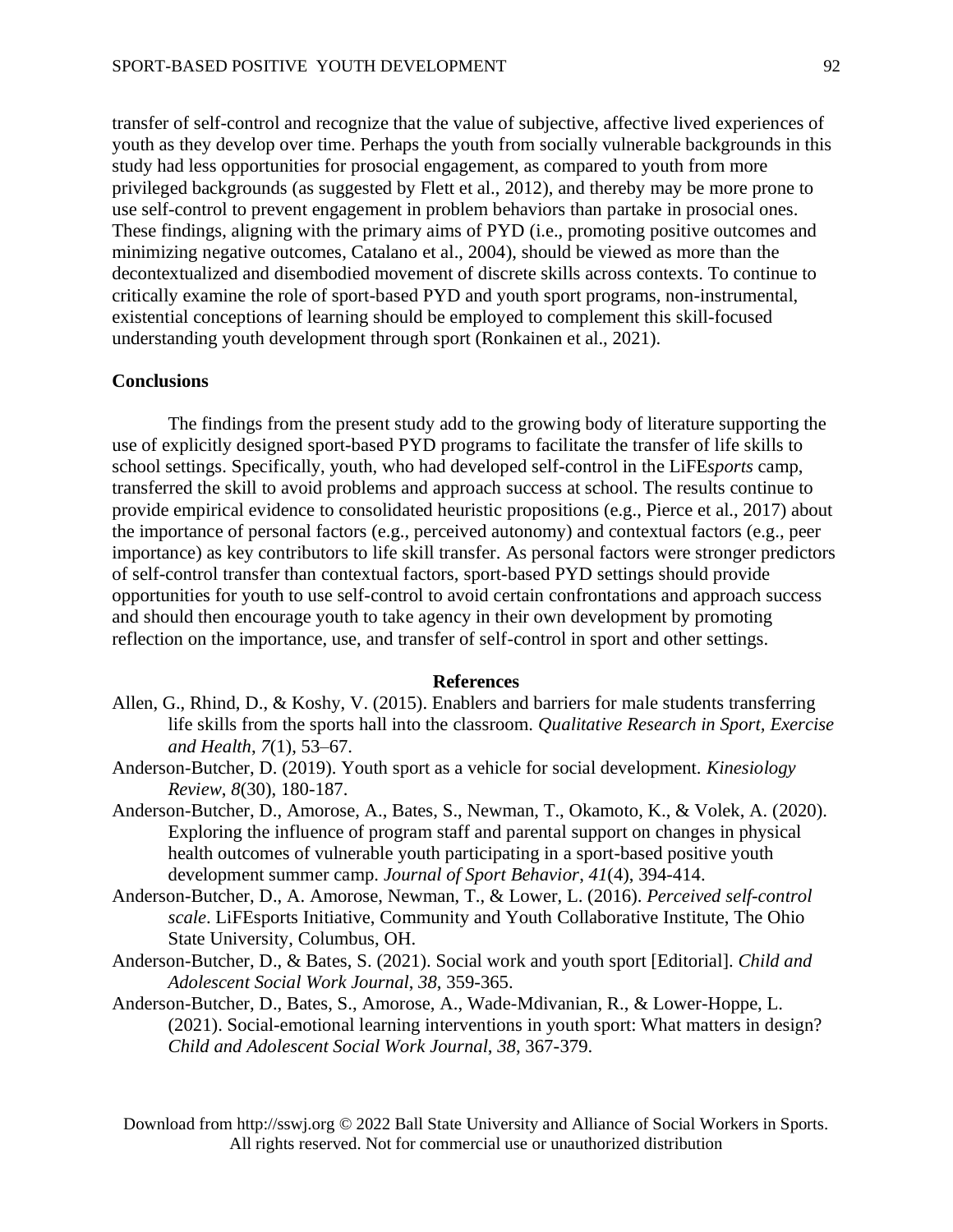- Anderson-Butcher, D., Martin, E., Paluta, L., & Gould, D. (2018). Patterns of social skill development over-time among clusters of LiFEsports participants. *Children and Youth Services Review*, *87*, 17-25.
- Anderson-Butcher, D., Riley, A., Amorose, A.J., Iachini, A., & Wade-Mdivanian, R. (2014). Maximizing youth experiences in community sport settings: The design and impact of the LiFE Sports Camp. *Journal of Sport Management*. *26*(2), 236-249.
- Bean, C., Kendellen, K., & Forneris, T. (2016). Moving beyond the gym: Exploring life skill transfer within a female physical activity-based life skills program. *Journal of Applied Sport Psychology*, *28*(3), 274-290.
- Bean, C., Kramers, S., & Harlow, M. (2020). Exploring life skills transfer processes in youth hockey and volleyball. *International Journal of Sport and Exercise Psychology*, 1-20.
- Bejar, M. P., Shigeno, T. C., Larsen, L. K., & Lee, S. M. (2021). The state of diversity in the Association for Applied Sport Psychology: Gaining momentum or still swimming upstream? *Journal of Applied Sport Psychology*, 1-15.
- Blumberg, S., Carle, A., O'Connor, K., Moore, K., & Lippman, L. (2008). Social competence: Development of an indicator for children and adolescents. *Child Indicators Research*, *1*, 176.
- Camiré, M., Trudel, P., & Forneris, T. (2012). Coaching and transferring life skills: Philosophies and strategies used by model high school coaches. *The Sport Psychologist*, *26*(2), 243- 260.
- Catalano, R. F., Berglund, M. L., Ryan, J. A. M., Lonczak, H. S., & Hawkins, J. D. (2004). Positive youth development in the United States: Research findings on evaluations of positive youth development programs. *Annals of the American Academy of Political and Social Sciences*, *591*(1), 98-124.
- Cronin, L. D., & Allen, J. (2017). Development and initial validation of the Life Skills Scale for Sport. *Psychology of Sport and Exercise*, *28*, 105-119.
- Danish, S. J., Forneris, T., & Wallace, I. (2005). Sport-based life skills programming in schools. *School Sport Psychology: Perspectives, Programs, and Procedures. 21*(2), 41-62.
- Eime, R. M., Young, J. A., Harvey, J. T., Charity, M. J., & Payne, W. R. (2013). A systematic review of the psychological and social benefits of participation in sport for children and adolescents: informing development of a conceptual model of health through sport. *International journal of behavioral nutrition and physical activity*, *10*(1), 1-21.
- Flett, M. R., Gould, D., & Lauer, L. (2012). A study of an underserved youth sports program using the youth program quality assessment. *Journal of Applied Sport Psychology*, *24*(3), 275-289.
- Gould, D., & Carson, S. (2008). Life skills development through sport: Current status and future directions. *International Review of Sport and Exercise Psychology, 1*(1), 58-78.
- Gresham, F., & Elliott, S. (1990). *Social skills rating system*. American Guidance Service.
- Hawkins, J. D., & Weis, J. G. (1985). The social development model: An integrated approach to delinquency prevention. *Journal of primary prevention*, *6*(2), 73-97.
- Hermens, N., Super, S., Verkooijen, K. T., & Koelen, M. A. (2017). A systematic review of life skill development through sports programs serving socially vulnerable youth. *Research quarterly for exercise and sport*, *88*(4), 408-424.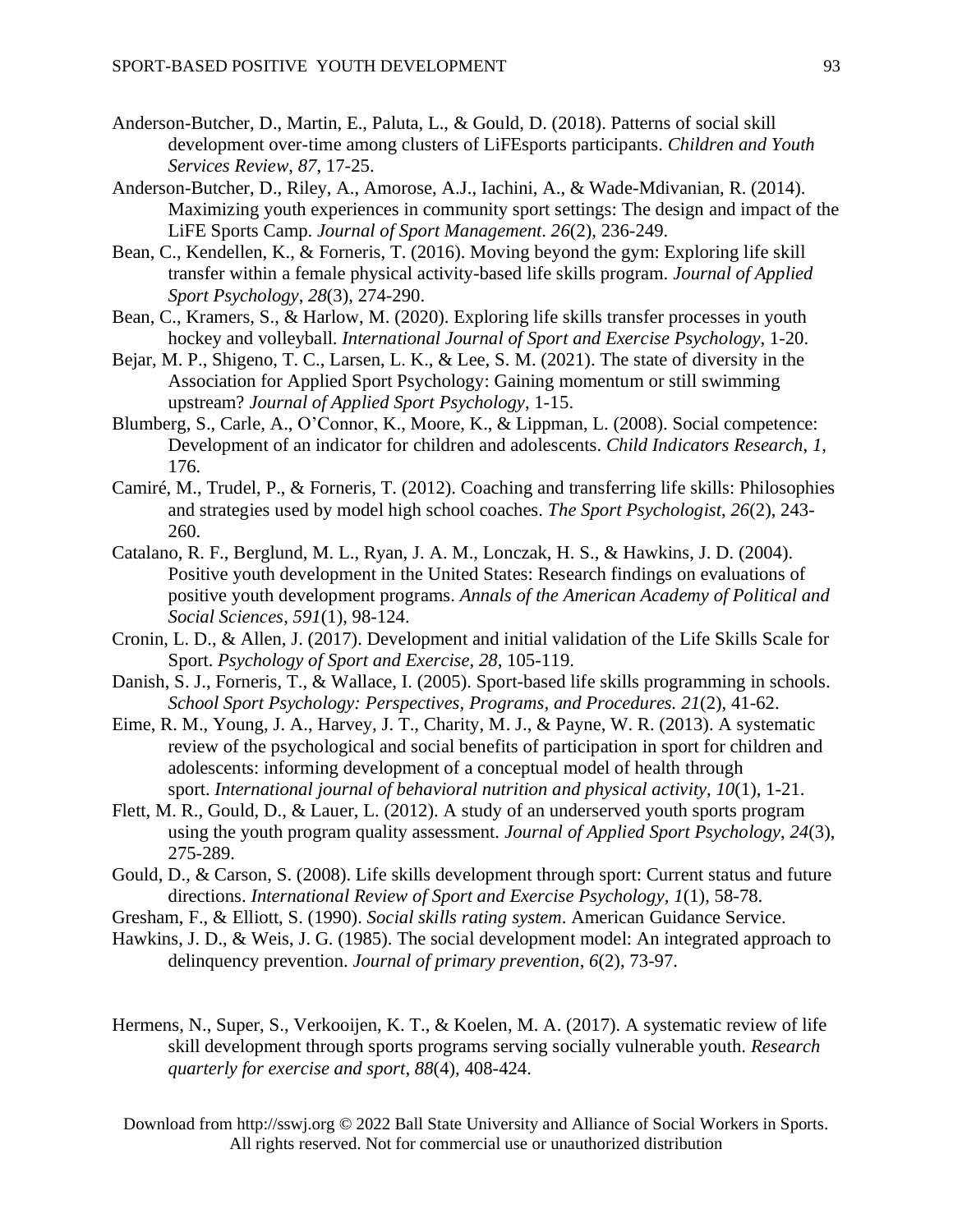- Hodge, K., Danish, S., & Martin, J. (2013). Developing a conceptual framework for life skills interventions. *The Counseling Psychologist*, *41*(8), 1125-1152.
- Holt, N. L., Neely, K. C., Slater, L. G., Camiré, M., Côté, J., Fraser-Thomas, J., ... & Tamminen, K. A. (2017). A grounded theory of positive youth development through sport based on results from a qualitative meta-study. *International review of sport and exercise psychology*, *10*(1), 1-49.
- Jacobs, J. M., & Wright, P. M. (2018). Transfer of life skills in sport-based youth development programs: A conceptual framework bridging learning to application. *Quest*, *70*(1), 81-99.
- Jacobs, J. M., & Wright, P. M. (2021). Thinking about the transfer of life skills: Reflections from youth in a community-based sport programme in an underserved urban setting. *International Journal of Sport and Exercise Psychology*, *19*(3), 380-394.
- Kendellen, K., & Camiré, M. (2020). Going beyond the interview: Methodological considerations for "getting at" life skills transfer using a longitudinal integrated qualitative approach. *Qualitative Research in Sport, Exercise and Health*, *12*(1), 91-107.
- Kimiecik, C., Bates, S., & Anderson-Butcher, D. (2021). Examining the impact of a sport-based positive youth development program for adolescent girls of color: A mixed methods study. *Journal of Sport for Development*, *9*(1), 48-64.
- Larson, R. W. (2000). Toward a psychology of positive youth development. *American Psychologist*, *55*(1), 170.
- Lower, L. M., Newman, T. J., & Anderson-Butcher, D. (2015). Validity and reliability of the teamwork scale for youth. *Research on Social Work Practice, 27*(6), 716-725.
- Lower-Hoppe, L., Anderson-Butcher, D., Lo, M., & Turner, B. (2020). The intervening impact of organizational climate and process on youth outcomes: A case study of a community youth sport organization. *Leisure/Loisir. 44(*4). 489-520.
- Lower-Hoppe, L.E., Anderson-Butcher, D., Newman, T., & Paluta, L. (2021). The influence of peers on life skill development in a sport-based positive youth development program. *Journal of Sport for Development. 9*(2), 69-85.
- Lubans, D. R., Plotnikoff, R. C., & Lubans, N. J. (2012). A systematic review of the impact of physical activity programs on social and emotional well-being in at-risk youth. *Child and Adolescent Mental Health, 17*(1), 2-13.
- Martin, N., Camiré, M., & Kramers, S. (2021). Facilitating life skills transfer from sport to the classroom: An intervention assisting a high school teacher-coach. *Journal of Applied Sport Psychology*, 1-25.
- McDonough, M., Ullrich-French, S., Anderson-Butcher, D., Amorose, A.J., & Riley, A. (2013). Social responsibility among low-income youth in physical activity-based positive youth development programs: Scale development and associations with social relationships. *Journal of Applied Sport Psychology*, *25*(4), 431-447.
- Morgan, D. L. (1998). Practical strategies for combining qualitative and quantitative methods: Applications to health research. *Qualitative health research*, *8*(3), 362-376.
- Mossman, G. J., Robertson, C., Williamson, B., & Cronin, L. (2021). Development and initial validation of the Life Skills Scale for Sport–Transfer Scale (LSSS-TS). *Psychology of Sport and Exercise*, *54*, 101906.
- Murrah, W. M., Kosovich, J., & Hulleman, C. (2016). A framework for incorporating intervention fidelity in educational evaluation studies. In *Treatment fidelity in studies of educational intervention* (pp. 47-68). Routledge.